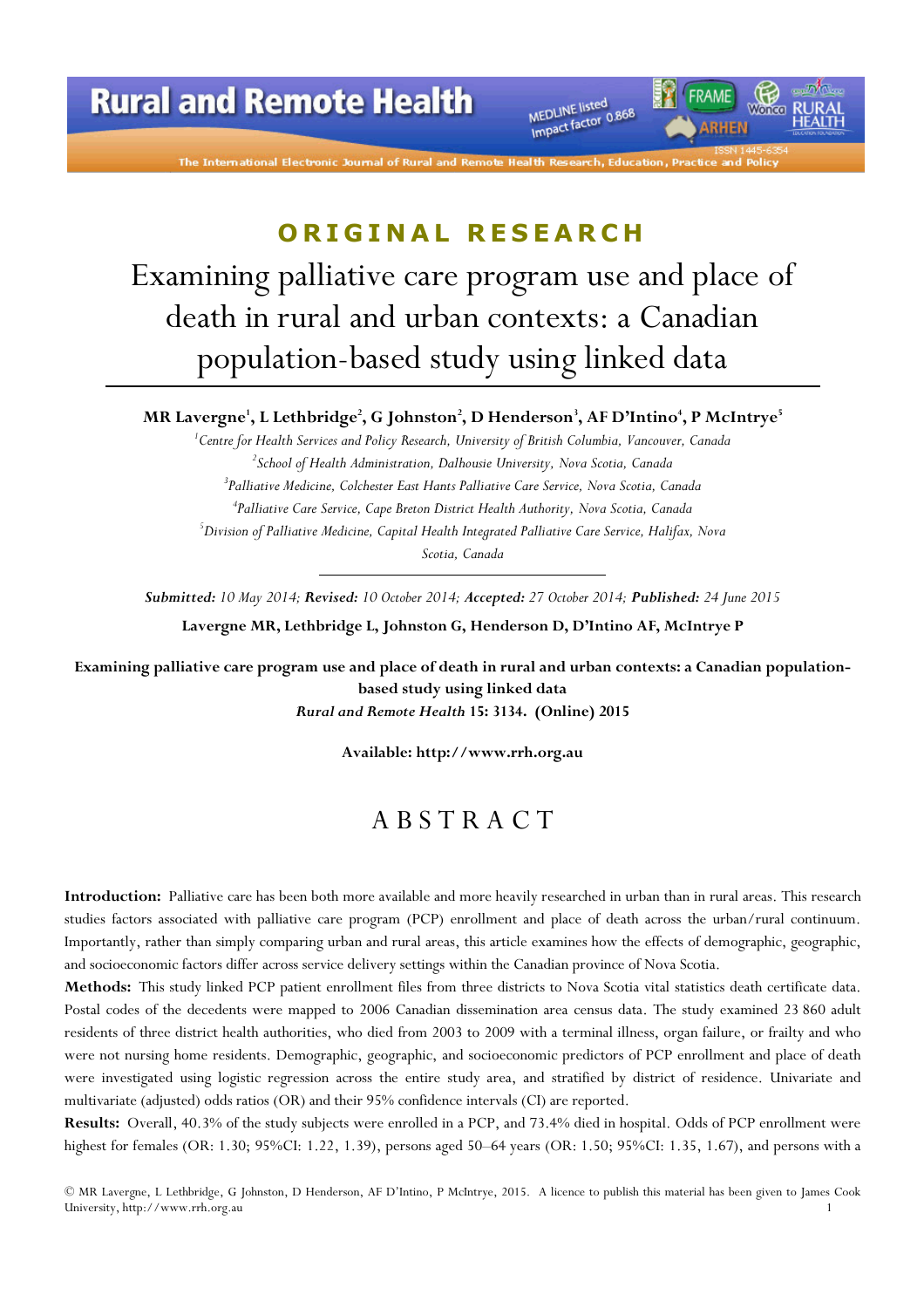

The International Electronic Journal of Rural and Remote Health Research, Education Practice and Policy

terminal disease such as cancer. While in overall multivariate analysis residents of census metropolitan areas and agglomerations had higher odds of enrollment (OR: 1.51; 95%CI: 1.29, 1.77), and those at greater distance from a PCP had lower odds (OR: 0.33; 95%CI: 0.27, 0.40), stratified analysis revealed a more nuanced picture. Within each district, travel time to PCP remained a significant predictor of enrollment but the magnitude of its effect differed markedly. There was no consistent relationship with urban/rural residence, social deprivation, or economic deprivation. Enrollment in a PCP was associated with lower adjusted odds of dying in hospital (OR: 0.78; 95%CI: 0.72, 0.84), and those living at greater distance from a PCP had higher odds of hospitalization (OR: 1.52; 95%CI: 1.28, 1.81), but there was no consistent relationship for urban/rural residence or across districts.

Conclusions: Geographic patterns of PCP enrollment and place of death differed by district, as did the impact of economic and social deprivation. Analysis and reporting of population-based indicators of access should be grounded in an understanding of the characteristics of geographic areas and local context of health services. Although more research is needed, these findings show promise that disparities in access between urban and rural settings are not unavoidable, and positive aspects of rural and remote communities may be leveraged to improve care at end of life.

Key words: administrative data, Canada, end-of-life care, health services use, hospital use.

### Introduction

Rural areas face unique challenges ensuring availability and accessibility of healthcare services<sup>1-4</sup>. Delivery of quality endof-life care is no exception<sup>5-8</sup>. Palliative care has been both more available and more heavily researched in urban than in rural areas<sup>9</sup>. In general, rural residents have been found to be less likely to use specialized palliative care than their urban counterparts<sup>5,6,10</sup>, and more likely to be hospitalized near end of life<sup>10-12</sup>. However, beyond dichotomous urban/rural comparisons, there remains a need for research exploring the influence of rural economic, social, and physical environments on palliative care, in order to support service planning<sup>9</sup>.

The World Health Organization defines palliative care as 'an approach that improves the quality of life of patients and their families facing the problems associated with life-threatening illness.' It seeks to provide relief from pain and other distressing symptoms, and integrates psychological and spiritual aspects of patient care<sup>13</sup>. Palliative care typically requires an interdisciplinary team approach, with members each contributing specialized knowledge<sup>14</sup>. Although it is

often the case that rural residents travel to urban centers for specialized care, quality palliative care can and should be available in rural communities where people who are at end of life can be close to the support of their families, friends, and healthcare providers who know them well. Models exist that provide assessment, consultation, support, and knowledge regarding the delivery of palliative care to family physicians and other non-specialized care providers, in order to enable access to a palliative approach in the absence of a large specialized workforce<sup>15</sup>. In this article formal palliative care programs (PCPs) enable the delivery of appropriate palliative services, even if most direct patient care is provided by generalists<sup>9,15</sup>.

This study examines factors associated with enrollment in a PCP, and place of death, across urban and rural districts of the Canadian province of Nova Scotia. PCP enrollment and place of death are accepted indicators of quality end-of-life care<sup>16,17</sup> and are used in regional surveillance reporting<sup>18</sup>. Rather than simply comparing urban and rural areas, this research uses linked administrative data to closely examine how the effects of demographic, geographic, and socioeconomic factors differ across service delivery settings.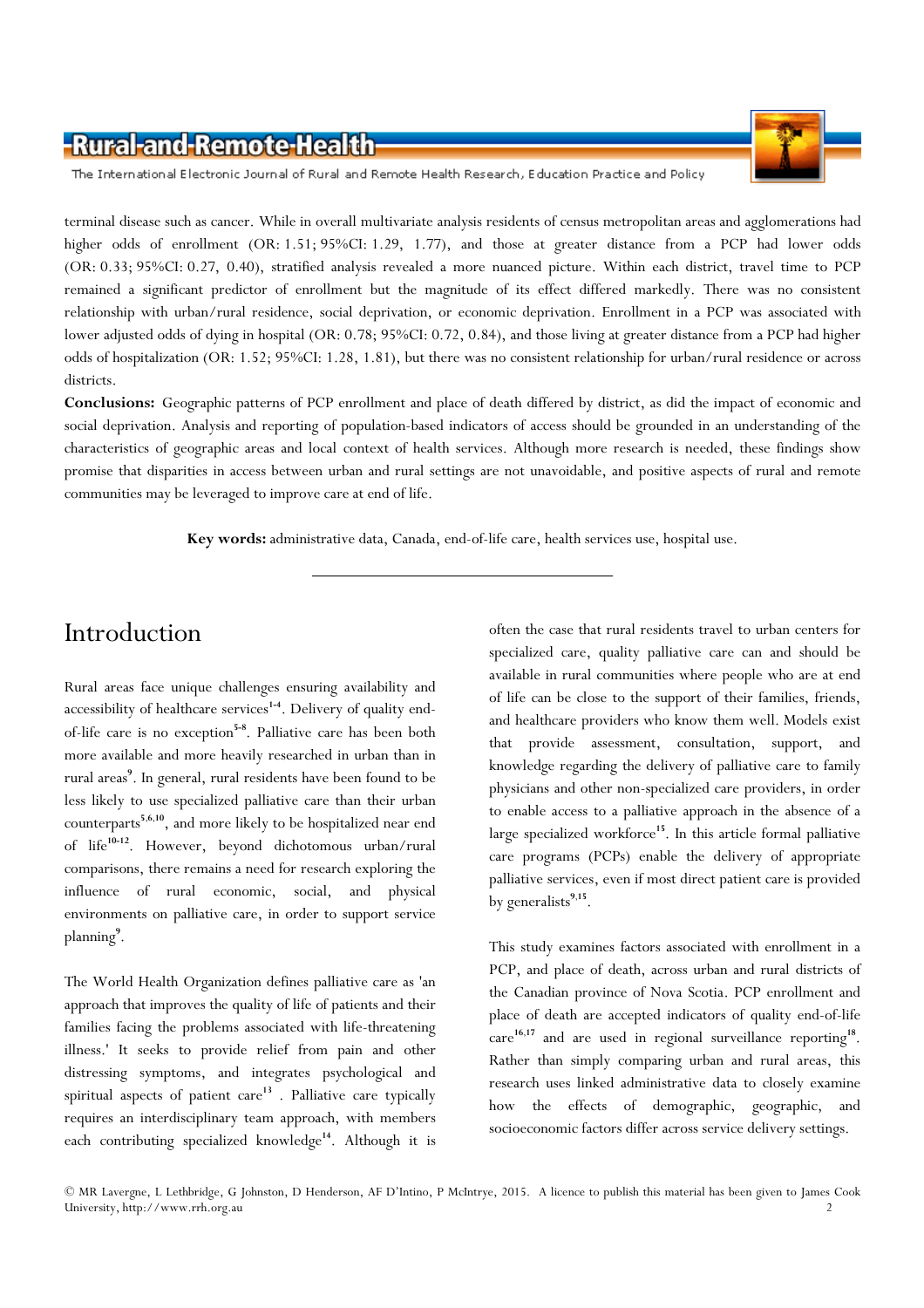The International Electronic Journal of Rural and Remote Health Research, Education Practice and Policy

# Methods

#### Approach

This retrospective, population-based study used linked administrative health and census data.

#### Study data

This study linked PCP patient enrollment files from three districts to Nova Scotia vital statistics death certificate data. Postal codes of the decedents were mapped to 2006 Canadian dissemination area census data. The included districts had electronic service databases suitable for linkage, and represent 60% of people who died in Nova Scotia over the study period<sup>19</sup>. Probabilistic linkage with multiple identifiers (provincial health card number, name, postal code, dates of birth and death, sex, and address) was used because health card number was missing for 10% of the vital statistics records and to varying degrees in other databases.

#### Analysis

Descriptive statistics are reported. Logistic regression was used to produce univariate and multivariate (adjusted) odds ratios (OR) and their 95% confidence intervals (CI). Analysis was performed first with all study subjects and then stratified by the three districts of residence. All analysis was completed using Statistical Analysis System v9.2 (SAS Institute; http://www.support.sas.com/software/92).

#### Setting/subjects

Nova Scotia provides a unique context in which to examine geographic variations in end-of-life care. Unlike most provinces in Canada that have a large percentage of urban residents, almost half (44.5%) of Nova Scotians live in rural areas<sup>20</sup>. There is a PCP in each of the nine district health authorities in the province, meaning that all Nova Scotians have some degree of PCP access within their district of residence. The PCPs are hospital-based services that can



include community-based consultation in the home and in nursing homes. There are no free-standing hospice facilities. At the same time, the districts differ markedly in their geographic characteristics, socioeconomic composition, and availability of tertiary care and health human resources. The PCPs themselves also differ in their history, especially in the degree to which they were tied to cancer treatment as they developed and whether or not home-based services and rural populations were explicitly targeted.

This study covers three districts that have differing contexts for health services provision (Table 1). Both the Capital Health (CH) and Cape Breton (CB) PCPs developed with strong ties to cancer treatment centres, while the more rural Colchester East Hants (CEH) was established slightly later, with support from Federal Health Transition Funds<sup>15</sup>. CB and CEH had the most developed volunteer societies. CEH was conceived with barriers to palliative care in rural communities considered from the outset, and a focus on supporting care at home, through coordination and service integration<sup>21</sup>. The CEH model uses an interprofessional palliative care consult team to support care providers in rural communities, enabling greater access to a palliative approach at home. The team provides advice and support to family physicians, enabling them to follow patients into hospital and maintain continuity of care. Consultation nurses also work in the community to support home care nurses, home support workers, and family caregivers. During the study time period, after-hours phone support to family physicians, Victorian Order of Nurses (VON) care providers, and patients and families was available from palliative care consult nurses who had access to a palliative care physician.

All residents of CH, CB, and CEH districts who were 20 years or older and died between 2003 and 2009 were included, with two exceptions. Nursing home residents were excluded because they have different demographics and patterns of end-of-life care use<sup>21</sup>, and their postal codes of residence may not reflect their community of longer-term residence. Those who died with accidental, mental health, or unclassifiable causes of death were excluded as they are not normally candidates for palliative care.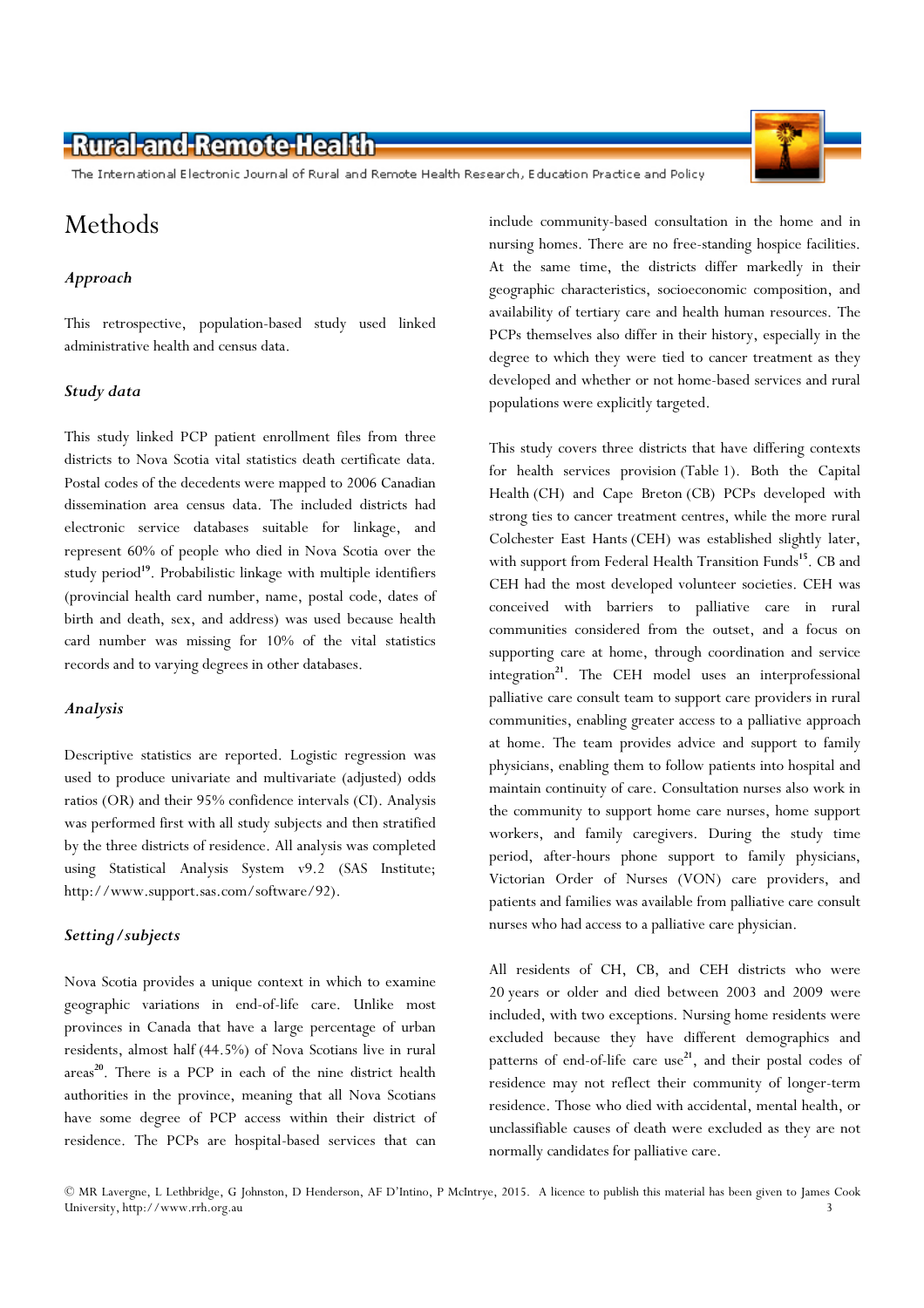

The International Electronic Journal of Rural and Remote Health Research, Education Practice and Policy

| Characteristics                                                                                                                                  | <b>Capital Health</b>                                                                                                                 | <b>Cape Breton</b>                                                                                                                                             | <b>Colchester East Hants</b>                                                                                                          |  |  |  |
|--------------------------------------------------------------------------------------------------------------------------------------------------|---------------------------------------------------------------------------------------------------------------------------------------|----------------------------------------------------------------------------------------------------------------------------------------------------------------|---------------------------------------------------------------------------------------------------------------------------------------|--|--|--|
| District health authority characteristics                                                                                                        |                                                                                                                                       |                                                                                                                                                                |                                                                                                                                       |  |  |  |
| Population (% of Nova Scotia<br>population) $^{\dagger}$                                                                                         | 394 639 (42.8%)                                                                                                                       | 125 375 (13.6%)                                                                                                                                                | 69 426 (7.5%)                                                                                                                         |  |  |  |
| % of population aged 65 years or<br>older                                                                                                        | 13.3%                                                                                                                                 | 19.5%                                                                                                                                                          | 16.1%                                                                                                                                 |  |  |  |
| Major Urban Centre, population (%<br>of district population)                                                                                     | Halifax, 372 858 (94.5%)                                                                                                              | Sydney, 32 496 (25.9%)                                                                                                                                         | Truro, 11 765 (16.9%)                                                                                                                 |  |  |  |
| Geographic features                                                                                                                              | Provincial capital, international<br>airport, major seaport                                                                           | Large island, rugged terrain, five hour drive<br>from Sydney to Halifax                                                                                        | Agricultural centre, one hour<br>drive from Truro to Halifax                                                                          |  |  |  |
| Health services infrastructure                                                                                                                   | Tertiary and academic teaching<br>hospitals, cancer centre                                                                            | Regional hospital, cancer centre                                                                                                                               | Regional hospital                                                                                                                     |  |  |  |
| Number of hospital beds                                                                                                                          | 1380                                                                                                                                  | 484                                                                                                                                                            | 108                                                                                                                                   |  |  |  |
| Palliative care program characteristics                                                                                                          |                                                                                                                                       |                                                                                                                                                                |                                                                                                                                       |  |  |  |
| Date established                                                                                                                                 | 1988                                                                                                                                  | 1989                                                                                                                                                           | 1990                                                                                                                                  |  |  |  |
| Date began collection of electronic<br>data                                                                                                      | 1988                                                                                                                                  | 1996                                                                                                                                                           | 2002                                                                                                                                  |  |  |  |
| Consultation and care locations (all<br>provide acute care consultations)                                                                        | Hospital (13 dedicated beds), home,<br>clinic                                                                                         | Hospital (9 dedicated beds, opened in<br>2008), home, clinic, long-term care                                                                                   | Hospital (no dedicated beds<br>during study period, 6 opened in<br>2012), home, long-term care                                        |  |  |  |
| Palliative team (all work with home<br>care workers, Victorian Order of<br>Nurses, and family physicians)<br>Distance-based service restrictions | Nurses, physicians, physical<br>therapists, occupational therapists,<br>music therapist, social worker,<br>spiritual care, volunteers | Nurses, physicians, physical therapists,<br>occupational therapists, music therapist,<br>social worker, bereavement coordinator,<br>spiritual care, volunteers | Nurses, physicians, social<br>worker, pharmacist, pastoral<br>care, continuing care<br>coordinators, volunteers<br>No distance limits |  |  |  |
|                                                                                                                                                  | Prior to 2005, 25 km limit for home<br>consultations                                                                                  | Limited to Cape Breton county for home<br>consultations                                                                                                        |                                                                                                                                       |  |  |  |

Table 1: District and palliative care program characteristics for three districts in Nova Scotia

† Nova Scotia has a population of 921 725 of which 16.6% is 65 years or older

#### Measurements

Dependent variables: PCP enrollment was a dichotomous variable (enrolled or not), as indicated by the existence of a PCP record. Place of death from vital statistics records was dichotomized as in or out of hospital.

Independent variables: Age and sex are known predictors of PCP registration<sup>22</sup>. Age was divided into five categories with ≥85 years used as the reference in multivariate analyses.

A classification system developed by Fassbender et al. was used to assign each underlying cause of death to a pattern of functional decline<sup>23</sup>. This divides decedents into those with terminal illness (eg cancer, amyotrophic lateral sclerosis, and human immunodeficiency virus), organ failure (eg congestive

heart failure, chronic obstructive pulmonary disease), and frailty (eg dementia, Parkinson's disease, infections, weight loss, osteoporosis). Lunney et al. found that those dying of terminal illness show a rapid decline in functioning near  $death^{24,25}$ . The decline for persons with organ failure is accompanied by acute life-threatening episodes. Those in the frailty category more typically experience a gradual decline over an extended time period. Trajectory of decline has implications for palliative care planning, and in the past, palliative care has focused on patients with the terminal illness trajectory, most commonly cancer<sup>26</sup>.

Year of death was included because PCP enrollment increased over time, as did the proportion of deaths occurring outside of hospital. The inclusion of year of death also controls for changes over time in health system policy, programs, practices, and funding.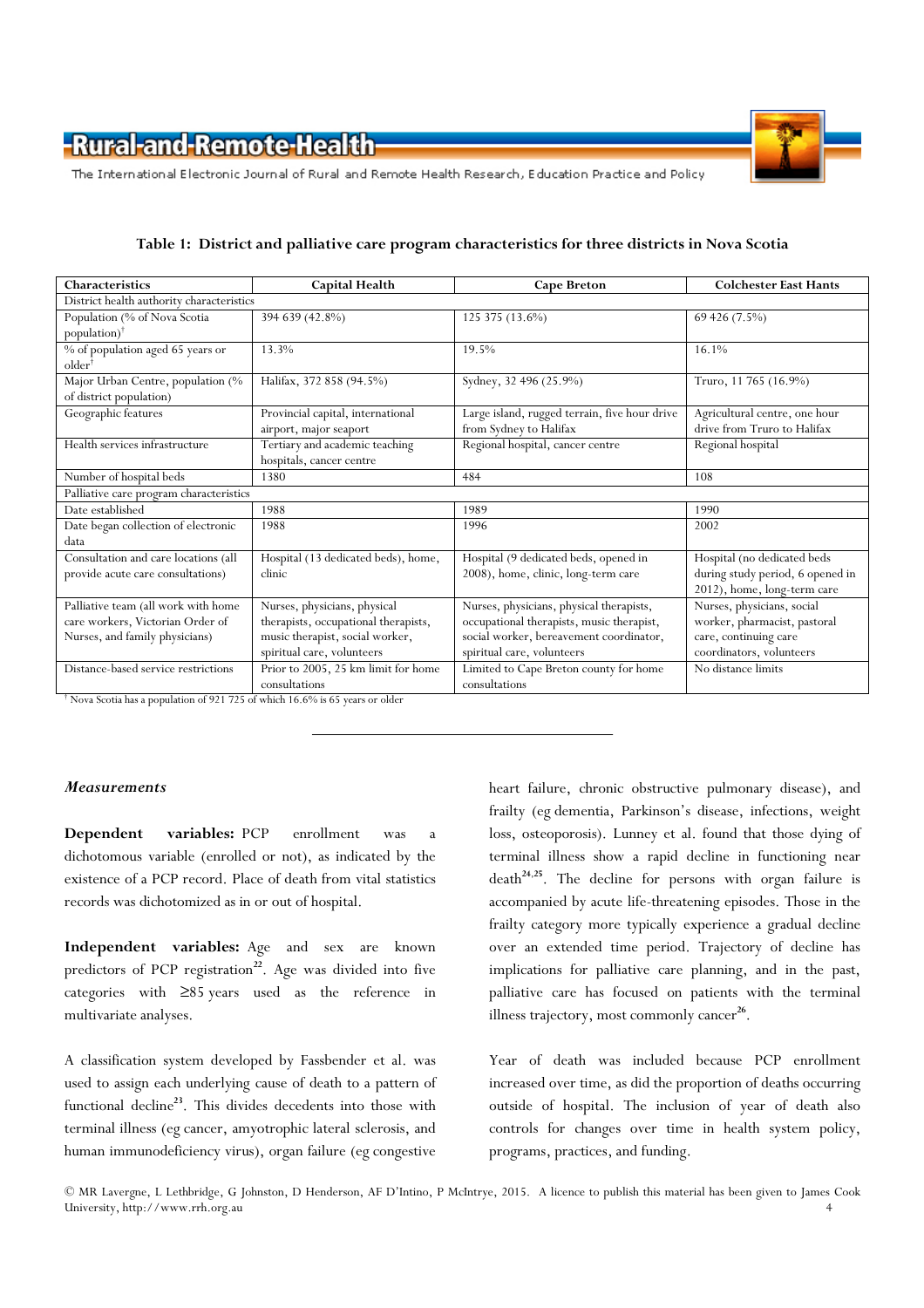

The International Electronic Journal of Rural and Remote Health Research, Education Practice and Policy

Two geographic characteristics were examined that may have influenced PCP enrollment as well as place of death. Distance from each person's residence to their nearest PCP was examined because it has been an inverse predictor of PCP enrollment<sup>7,27</sup>. A dichotomous urban/rural variable was also included. Residents in a Census Metropolitan Area (urban area with a core population of >100 000: Halifax) or a Census Agglomeration (urban area with a core population between 10 000 and 100 000: Sydney and Truro) were compared to those in non-metropolitan (rural) areas. Urban residents typically have shorter travel time to PCP clinics and hospital beds based in the urban centres, so a correlation between distance to PCP and this urban/rural indicator was expected. However, attributes of rurality beyond distance may be relevant to end-of-life care, such as living in an area of sufficient population size and density to support the constellation of health and social services used at end of life<sup>7</sup>, as well as cultural aspects of urban and rural residence related to caregiving at end of life<sup>9,27,28</sup>.

Previous research has shown that those living in more economically deprived communities were less likely to access specialized palliative services<sup>6</sup>, and more likely to die in hospital $11$ , though not all studies examining palliative care across urban and rural settings have captured economic deprivation<sup>10,12</sup>. Qualitative studies have found that the provision of palliative care in rural communities involves a complex network of care providers and that social resources are key to understanding care provision $2^{9-31}$ , but socioeconomic measures have rarely been examined quantitatively<sup>6</sup>. To address this, two deprivation indices were constructed using dissemination area census data and methods from Pampalon et  $al<sup>32</sup>$ . These relate to economic and social resources available in people's communities that may influence access to services. Economic deprivation combines the proportion of individuals with a high school diploma, proportion employed, and average family income. Social deprivation is based on the proportion of individuals living alone and who are separated, divorced or widowed, as well as the proportion of single-parent families. All variables were logged if skewed, normalized as z-scores, summed, and then divided into quintiles. The least-deprived quintile was used as reference in multivariate analyses.

#### Ethics approval

Ethical approval for this research was provided by all participating districts (file numbers CDHA-RS/2011-243, CB-2011-004, and CEHHA1101).

### Results

There were 33 181 adult (aged ≥20 years) Nova Scotians who died in the study areas between 1 January 2003 and 31 December 2009. Of these, 7472 were nursing home residents, and 1849 were non-nursing home residents who died suddenly or of 'other' causes of death, and were excluded, leaving 23 860 study subjects (71.9% of all decedents). CEH had a higher proportion of rural residents (32.8%) than CB (15.1%) and CH (6.7%). People in CB lived at greater distance from the PCP with only 30.7% living within 10 km, compared to 49.5% for CEH and 64.3% for CH (Table 2).

Approximately 54% of the study subjects were male. Patterns of trajectory of decline were similar across districts with 42–45% terminal illness, 34–36% organ failure, and 21–23% frailty. The small differences by district were consistent with the variation by age in that those dying of terminal illness were younger than those dying of organ failure or frailty. The number of deaths per year increased slightly over time for all three districts. The count of deaths in 2009 (3518) was 4.2% higher than 6 years earlier (3375).

The study population differed markedly by socioeconomic status across the districts. Residents of CB were both more economically and socially deprived; 46.5% were in the lowest income quintile compared to 15.2% for CEH and 8.5% for CH. CB only had 4.9% in the most socially advantaged quintile compared to 15.0% for CEH and 21.5% for CH.

Overall, 40.3% of the study subjects were enrolled in a PCP, and 73.4% died in hospital. CEH had the highest PCP enrollment rate (41.8%) and CB the lowest (39.4%). CB had the highest in-hospital death rate (74.9%) and CH the lowest (72.8%).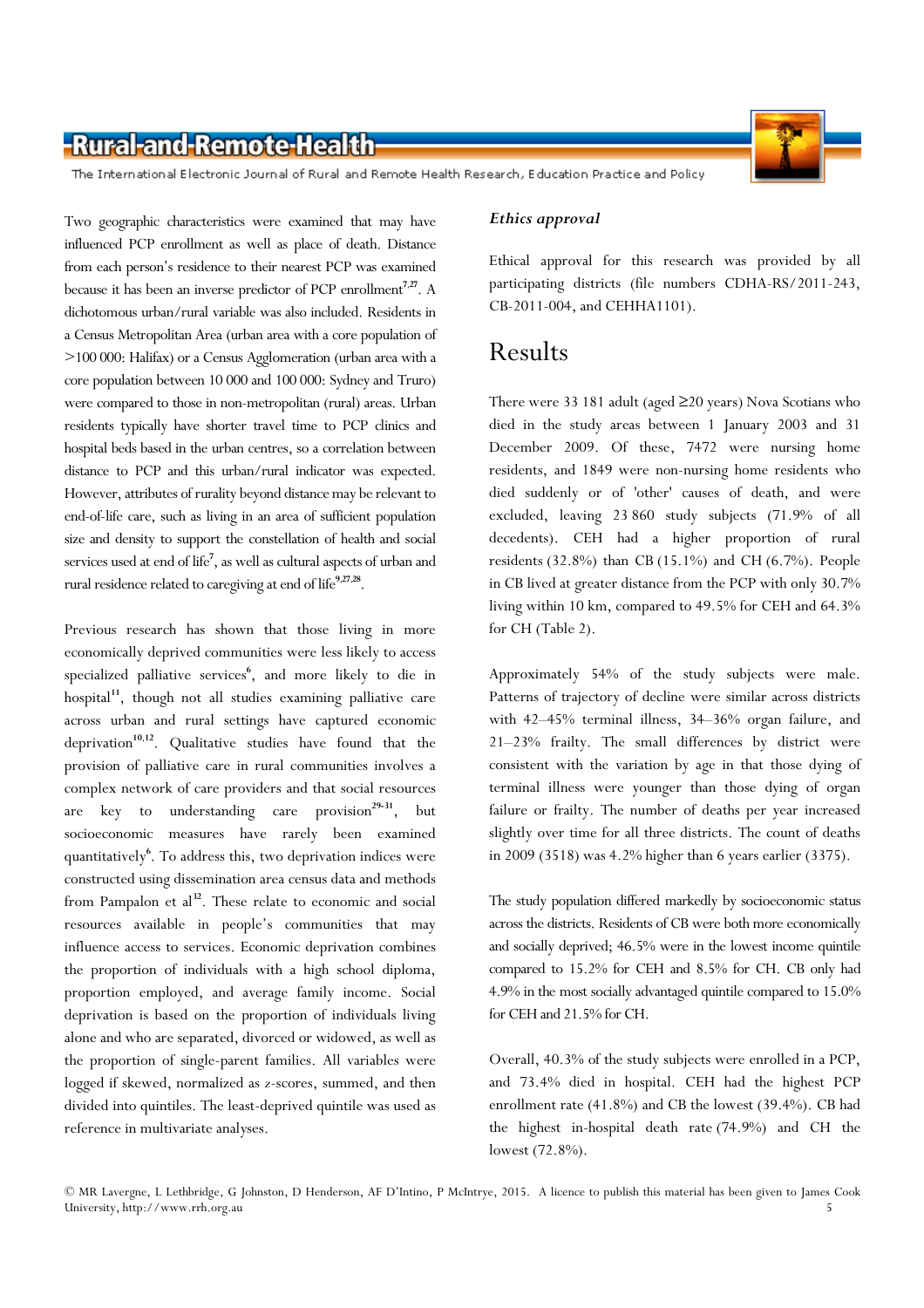

The International Electronic Journal of Rural and Remote Health Research, Education Practice and Policy

| Characteristic                   | CH $(n \, (%)$ | $CB(n (\%))$ | CEH $(n \ (\%)$ | Total                    |
|----------------------------------|----------------|--------------|-----------------|--------------------------|
| Number of decedents <sup>†</sup> | 13659          | 7078         | 3123            | 23 860                   |
| Geographic                       |                |              |                 |                          |
| Rural resident                   | 914(6.7)       | 1068(15.1)   | 1025(32.8)      | 3007 (12.6)              |
| Distance to PCP (km)             |                |              |                 |                          |
| $\leq 10$                        | 8782 (64.3)    | 2176(30.7)   | 1547 (49.5)     | 12505 (52.4)             |
| $11 - 50$                        | 3732 (27.3)    | 4005 (56.6)  | 1347(43.1)      | $\overline{9084}$ (38.1) |
| >50                              | 1145(8.4)      | 897 (12.7)   | 229(7.3)        | 2271 (9.5)               |
| Demographic/function             |                |              |                 |                          |
| Sex                              |                |              |                 |                          |
| Female                           | 6411(46.9)     | 3242 (45.8)  | 1397 (44.7)     | 11 050 (46.3)            |
| Male                             | 7248(53.1)     | 3836 (54.2)  | 1726(55.3)      | 12 810 (53.7)            |
| Age (years)                      |                |              |                 |                          |
| $<$ 50                           | 835 (6.1)      | 330(4.7)     | 157(5.0)        | 1322(5.5)                |
| $50 - 64$                        | 2582(18.9)     | 1332 (18.8)  | 543 (17.4)      | 4457 (18.7)              |
| $65 - 74$                        | 2931(21.5)     | 1625(23.0)   | 678 (21.7)      | 5234 (21.9)              |
| $75 - 84$                        | 4215 (30.9)    | 2204 (31.1)  | 969 (31.0)      | 7388 (31.0)              |
| $\geq 85$                        | 3096 (22.7)    | 1587 (22.4)  | 776 (24.9)      | 5459 (22.9)              |
| Functional decline               |                |              |                 |                          |
| <b>Terminal illness</b>          | 6088 (44.6)    | 3035 (42.9)  | 1322 (42.3)     | 10 445 (43.8)            |
| Organ failure                    | 4673(34.2)     | 2536 (35.8)  | 1089(34.9)      | 8298(34.8)               |
| Frailty                          | 2898 (21.2)    | 1507(21.3)   | 712(22.8)       | 5117(21.5)               |
| Year of death                    |                |              |                 |                          |
| 2003                             | 1940 (14.2)    | 982 (13.9)   | 453 (14.5)      | 3375 (14.2)              |
| 2004                             | 1895 (13.9)    | 1,032(14.6)  | 412(13.2)       | 3339(14.0)               |
| 2005                             | 1927(14.1)     | 1038(14.7)   | 427(13.7)       | 3392 (14.2)              |
| 2006                             | 1904 (13.9)    | 1023(14.5)   | 470(15.1)       | 3387 (14.2)              |
| 2007                             | 1948 (14.3)    | 1012 (14.3)  | 448 (14.4)      | 3408 (14.3)              |
| 2008                             | 1986 (14.5)    | 979 (13.8)   | 466 (14.9)      | 3431 (14.4)              |
| 2009                             | 2059(15.1)     | 1012 (14.3)  | 447(14.3)       | 3518 (14.7)              |
| Socioeconomic                    |                |              |                 |                          |
| Economic deprivation             |                |              |                 |                          |
| $\mathbf{1}$                     | 4803(35.4)     | 137(1.9)     | 181(5.8)        | 5121(21.6)               |
| $\overline{2}$                   | 3833 (28.2)    | 602(8.5)     | 607(19.5)       | 5,042(21.2)              |
| 3                                | 2384 (17.6)    | 1234(17.5)   | 1165(37.3)      | 4783(20.1)               |
| $\overline{4}$                   | 1401(10.3)     | 1812 (25.6)  | 693 (22.2)      | 3906 (16.4)              |
| 5                                | 1155(8.5)      | 3283 (46.5)  | 475(15.2)       | 4913(20.7)               |
| Social deprivation               |                |              |                 |                          |
| 1                                | 2926 (21.5)    | 345 (4.9)    | 468 (15.0)      | 3739 (15.7)              |
| $\overline{2}$                   | 2572(18.9)     | 865 (12.2)   | 504(16.2)       | 3941(16.6)               |
| 3                                | 1945 (14.3)    | 1537 (21.8)  | 897 (28.7)      | 4379 (18.4)              |
| $\overline{4}$                   | 2403 (17.6)    | 1847 (26.1)  | 474(15.2)       | 4724 (19.8)              |
| 5                                | 3778 (27.7)    | 2474 (35.0)  | 778 (24.9)      | 7030 (29.5)              |
| Outcomes                         |                |              |                 |                          |
| Enrolled in PCP                  | 5519(40.4)     | 2786 (39.4)  | 1304(41.8)      | 9609 (40.3)              |
| Died in hospital                 | 9943 (72.8)    | 5300 (74.9)  | 2282 (73.1)     | 17 525 (73.4)            |

#### Table 2: Characteristics of district health authority populations and total study population, 2003–2009

Died in hospital 9943 (72.8) 5300 (74.9) 2282 (73.1) 17 525 (73.4)<br><sup>†</sup> 9 decedents missing data on metropolitan area, 95 missing data on variables part of the economic deprivation index and 47 missing data part of social deprivation

CB, Cape Breton. CEH, Colchester East Hants. CH, Capital Health. PCP, palliative care program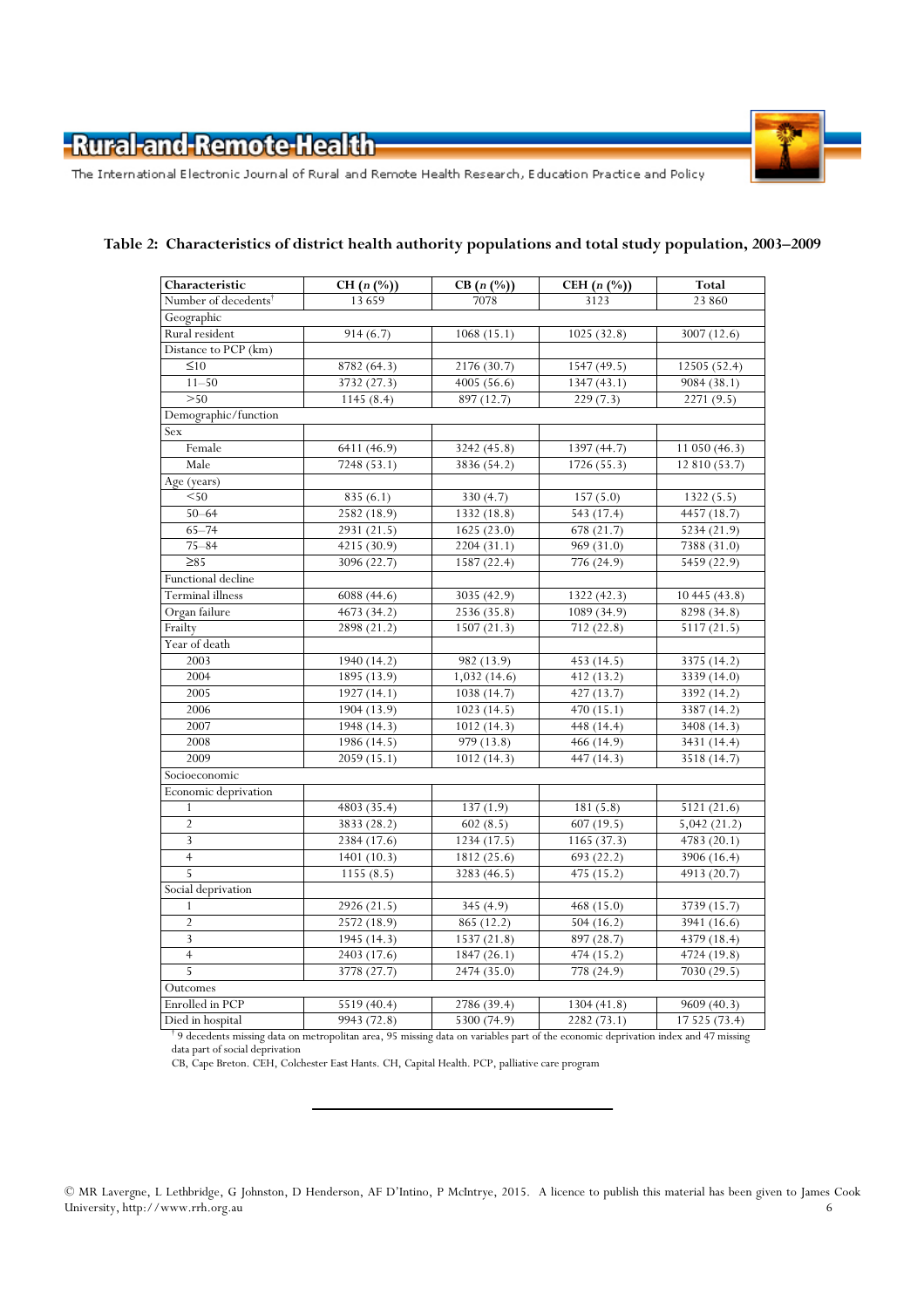The International Electronic Journal of Rural and Remote Health Research, Education Practice and Policy

#### PCP enrollment

No significant differences were observed in univariate odds of PCP enrollment across districts (Table 3). However, after adjusting for demographic, geographic, and socioeconomic characteristics, the residents of the more predominantly rural CEH and CB districts had higher odds of PCP enrollment than CH residents (CEH OR: 1.42; 95%CI: 1.27, 1.60; CB OR: 1.21; 95%CI: 1.11, 1.34).

Overall, women and those younger than 85 years were more likely to be enrolled, as were people with terminal illness (as opposed to organ failure or frailty). Urban residents had higher adjusted odds of enrollment (OR: 1.51; 95%CI: 1.29, 1.77), while those at greater distance from a PCP had lower odds (OR: 0.33; 95%CI: 0.27, 0.40) for those >50 km vs those ≤10 km). Gradients in PCP enrollment were observed by economic and social deprivation in univariate analysis, but not for economic deprivation in the multivariate analyses. The multivariate social deprivation findings were significant for two quintiles.

When stratified by district (Table 4), being female and terminal disease remained significant predictors of PCP enrollment in all districts. In general, a U-curve pattern of PCP enrollment was observed for age, with a peak for those aged 50–64 years. While a significant effect was not observed in multivariate results for CEH population, this may be due to the smaller sample size because the magnitude of the CEH OR was similar to those for CB.

While an inverse relationship between distance to PCP and PCP enrollment was evident in all districts, the magnitude was greatest in CB. The effect of urban residence differed across districts. After distance and other variables were controlled, there was no urban/rural effect in CH. In CB and CEH, urban/rural status and distance were both independent and significant factors associated with PCP enrollment, but they operated in different directions. Not surprisingly, CB residents were less likely to be PCP enrollees if they lived at a distance and if they lived in rural areas. CEH shows surprising

multivariate findings: being an urban resident (OR: 0.59; 95%CI: 0.44, 0.79) and living at a distance (11– 50 km OR: 0.50; 95%CI: 0.37, 0.68); ≥50 km OR: 0.52; 95%CI: 0.32, 0.87) are both predictors of decreased probability of PCP enrollment.

In multivariate analyses, beyond the most economically deprived in CH having lower odds of PCP enrollment, there is no evidence that living in an area of economic deprivation is a predictor of PCP enrollment (Table 3). A more marked social deprivation gradient effect was observed in CH. Similar magnitudes of social deprivation odds were observed for CEH but they are not statistically significant. Significant interpretable patterns were not observed between social deprivation and PCP enrollment in CB.

#### Place of death

No significant differences among districts were observed in multivariate odds of death in hospital (Table 2). Overall, PCP enrollment was a predictor of decreased likelihood of dying in hospital (OR: 0.78; 95%CI: 0.72, 0.84) (Table 3), but this effect was smaller and non-significant for CEH (OR: 0.89; 95%CI: 0.73, 1.10) (Table 5).

There was no overall difference between males and females in the likelihood of dying in hospital (OR: 1.05; 95%CI: 0.99, 1.12). However, CB showed higher odds of hospitalization among females (OR: 1.21; 95%CI: 1.08, 1.35)). Younger adults were less likely to die in hospital across all areas. Those with frailty trajectories were less likely to die in hospital in CH (OR: 0.66; 95%CI: 0.59, 0.75)) and CB (OR: 0.65; 95%CI: 0.55, 0.77), but a significant association was not observed in CEH (OR: 0.82; 95%CI: 0.64, 1.05).

In CH, multivariate analyses found that urban residents (OR: 1.48; 95%CI: 1.15, 1.90), those residing more than 50 km from the PCP (OR: 1.74; 95%CI: 1.34, 2.24), in the middle economic quintile (OR: 1.15; 95%CI: 1.02, 1.30), and in the lowest two social deprivation quintiles (OR: 1.14; 95%CI: 1.00, 1.31; OR: 1.18; 95%CI: 1.03,

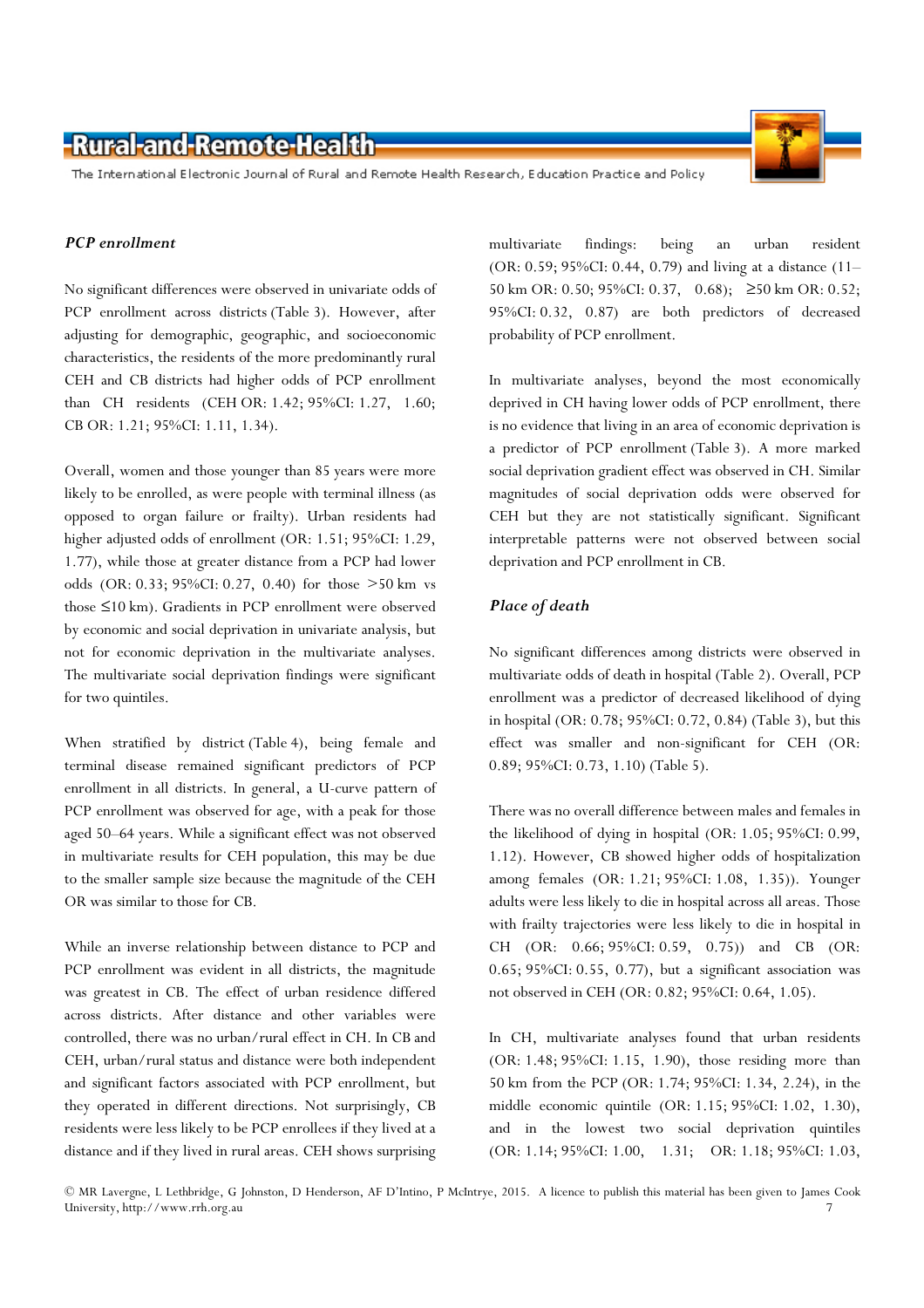The International Electronic Journal of Rural and Remote Health Research, Education Practice and Policy

1.36) were more likely to die in hospital. The elevated odds of death in hospital among urban residents of CH emerge only in adjusted analysis, after controlling for the significant role of PCP enrollment, patient demographics, distance to PCP and socioeconomic status. In CB, only living more than 50 km from the PCP (OR: 1.69; 95%CI: 1.12, 2.56) was a predictor. For CEH, there were no significant predictors, although urban residence (OR: 1.28; 95%CI: 0.99, 1.65), lowest economic quintile (OR: 1.54; 95%CI: 0.99, 2.38), and lowest social deprivation quintile (OR: 1.36; 95%CI: 0.96, 1.92) approached significance.

### Discussion

The high percentage of males among study subjects was expected, because nursing home residents were excluded and they have a higher proportion of women. Different proportions across districts were expected given the slight differences in age profiles.

Unlike expectations from other studies $5,6,10$ , the adjusted odds of PCP enrollment were higher for the PCPs outside of the metropolitan centre, and the magnitude of the effect of distance to PCP differed across districts. For CEH, this might relate to the development of the PCP as an integrated palliative home care demonstration project that considered barriers to palliative care in rural communities from the outset<sup>15</sup>. The fact that odds of dying in hospital did not differ significantly for urban and rural residents, or by distance in this district, may also speak to the success of this model at integrating care in the home setting<sup>15</sup>. This is promising, as there is an established need for innovative models of service provision to address the unique challenges of palliative care in rural and remote settings<sup>9</sup>.

The development of the PCP in CEH as an integrated palliative home care model has as an underlying assumption the availability of comprehensive essential services. For example, as noted, 24/7 palliative consultation was available in CEH during the study time period. However, due to recent budget cuts, this has been discontinued. So it cannot be assumed that the success of the CEH as reported herein can be continued to the same extent into the future.

Also, while nursing home residents were excluded from this study, findings may have been affected by a lack of nursing home beds in both CH and CEH during the study period. Because hospice beds are not available in Nova Scotia, when nursing home beds are in short supply, and social and economic resources to support care at home are lacking, a family physician may admit to hospital rather than contact the PCP. This may explain the CEH findings that lower odds of PCP enrollment emerge among persons in both urban and more remote (>50 km) areas in multivariate analysis, since residents within the urban centre were less economically deprived on average, while those at greater distance from PCP were less socially deprived. This may also help explain the higher adjusted odds of hospitalization at end of life for urban persons in CH. Both CH and CEH have now seen the opening of new nursing home facilities to meet this need.

The higher magnitude of the effect of distance in CB and CH on both PCP enrollment and place of death may be related in part to the fact that home consultations were limited by distance to these PCPs. Both time and costs associated with traveling to receive care are strong concerns among patients and informal caregivers<sup>8,33</sup>. The dispersed population and hilly terrain in CB may exacerbate the role of distance as a barrier to services.

Others have noted a lack of attention to the positive aspects of rural and remote contexts with respect to the provision of palliative care<sup>9</sup>. The fact that social and economic gradients in PCP use and hospitalization were less apparent or non-significant in CB and CEH may speak to success enabling services for the economically and socially disadvantaged in these areas. However, relatively blunt measures of social and economic resources, and a lack of statistical power, complicate this interpretation. The authors' indices of social and economic deprivation, while representing improvements over more simplistic measures of socioeconomic status, are limited. They are based on area- rather than individual-level data, which may be especially problematic in lower-density rural settings where the aggregated areas are larger, and populations within may be more heterogeneous. The chosen measure of social deprivation focuses largely on family resources for care provision. Further research that assesses aspects of social capital that extend into the broader community is needed<sup>29</sup>.

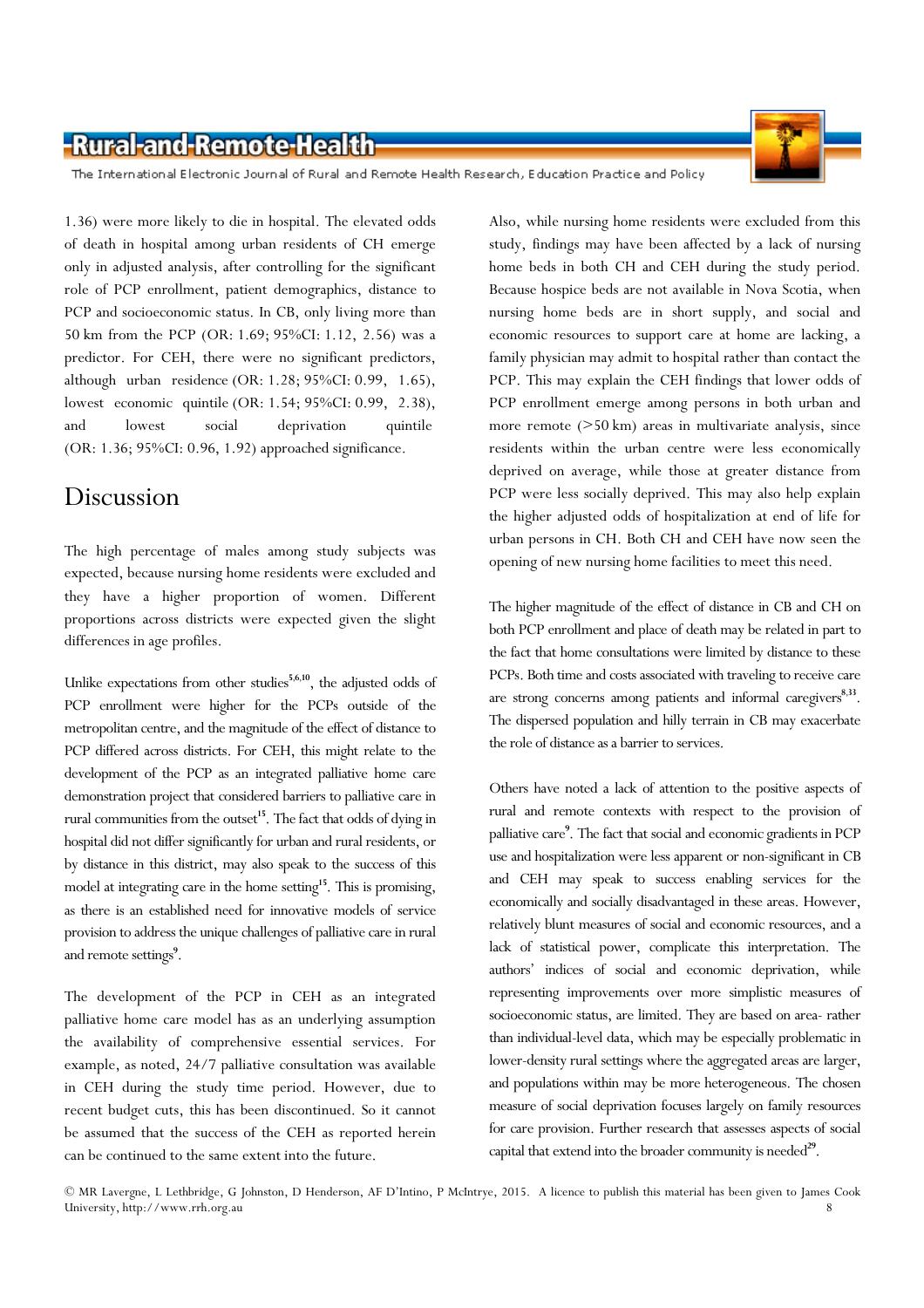

The International Electronic Journal of Rural and Remote Health Research, Education Practice and Policy

| Characteristic                           |                      | PCP enrollment       | Death in hospital    |                      |  |
|------------------------------------------|----------------------|----------------------|----------------------|----------------------|--|
|                                          | Univariate           | Multivariate         | Univariate           | Multivariate         |  |
|                                          | OR (95%CI)           | OR (95%CI)           | OR (95%CI)           | OR (95%CI)           |  |
| DHA (vs CH)                              |                      |                      |                      |                      |  |
| <b>CEH</b>                               | 1.06(0.98, 1.15)     | $1.42(1.27, 1.60)*$  | 1.01(0.93, 1.11)     | 1.03(0.93, 1.14)     |  |
| $\overline{CB}$                          | 0.96(0.90, 1.02)     | $1.21(1.11, 1.34)*$  | $1.11(1.04, 1.19)*$  | 1.00(0.92, 1.09)     |  |
| PCP enrollment                           | Not applicable       | Not applicable       | $0.86(0.81, 0.91)$ * | 0.78(0.72, 0.84)     |  |
| Demographic/function                     |                      |                      |                      |                      |  |
| Female (vs male)                         | $1.15(1.09, 1.21)$ * | $1.30(1.22, 1.39)*$  | $1.09(1.03, 1.15)$ * | 1.05(0.99, 1.12)     |  |
| Age ( $vs \geq 85$ years) (years)        |                      |                      |                      |                      |  |
| $\overline{50}$                          | $2.19(1.93, 2.48)$ * | $1.42(1.21, 1.67)$ * | $0.66(0.58, 0.75)$ * | $0.65(0.57, 0.74)$ * |  |
| $50 - 64$                                | $2.60(2.39, 2.83)*$  | $1.50(1.35, 1.67)$ * | $0.68(0.63, 0.75)*$  | $0.67(0.61, 0.73)*$  |  |
| $65 - 74$                                | $2.34(2.16, 2.54)*$  | $1.35(1.22, 1.50)*$  | 0.92(0.85, 1.01)     | $0.89(0.81, 0.98)$ * |  |
| $75 - 84$                                | $1.60(1.49, 1.73)*$  | $1.17(1.06, 1.29)*$  | 1.06(0.97, 1.15)     | 1.03(0.95, 1.12)     |  |
| Disease (vs terminal illness)            |                      |                      |                      |                      |  |
| Organ failure                            | $0.06(0.05, 0.06)$ * | $0.05(0.05, 0.06)$ * | 1.06(0.99, 1.13)     | $0.86(0.79, 0.94)$ * |  |
| Frailty                                  | $0.05(0.04, 0.05)$ * | $0.05(0.04, 0.05)$ * | $0.85(0.79, 0.92)$ * | $0.67(0.61, 0.74)$ * |  |
| Geographic                               |                      |                      |                      |                      |  |
| Urban (vs rural) <sup>¶</sup>            | $1.90(1.74, 2.06)*$  | $1.51(1.29, 1.77)*$  | 0.94(0.86, 1.02)     | $1.28(1.12, 1.47)^*$ |  |
| Distance to PCP ( $vs \leq 10$ km) (km)  |                      |                      |                      |                      |  |
| $11 - 50$                                | 0.99(0.94, 1.05)     | $0.85(0.78, 0.93)*$  | 0.96(0.90, 1.02)     | 0.99(0.92, 1.06)     |  |
| >50                                      | $0.42(0.37, 0.46)*$  | $0.33(0.27, 0.40)$ * | $1.34(1.21, 1.50)*$  | $1.52(1.28, 1.81)$ * |  |
| Socioeconomic                            |                      |                      |                      |                      |  |
| Economic deprivation                     |                      |                      |                      |                      |  |
| (vs highest quintile)                    |                      |                      |                      |                      |  |
| 2nd quintile                             | $0.88(0.81, 0.95)$ * | 0.94(0.85, 1.05)     | 1.08(0.99, 1.18)     | 1.03(0.94, 1.13)     |  |
| 3rd quintile                             | $0.81(0.75, 0.88)*$  | 0.97(0.86, 1.10)     | $1.23(1.13, 1.35)*$  | $1.15(1.04, 1.28)$ * |  |
| 4th quintile                             | $0.78(0.72, 0.85)$ * | 1.00(0.88, 1.15)     | $1.24(1.13, 1.36)*$  | $1.13(1.00, 1.27)$ * |  |
| 5th quintile                             | $0.72(0.66, 0.78)$ * | 0.91(0.80, 1.05)     | $1.35(1.24, 1.48)$ * | $1.21(1.07, 1.37)*$  |  |
| Social deprivation (vs highest quintile) |                      |                      |                      |                      |  |
| 2nd quintile                             | $0.84(0.77, 0.92)$ * | 0.95(0.84, 1.07)     | $1.11(1.01, 1.23)*$  | 1.04(0.94, 1.15)     |  |
| 3rd quintile                             | $0.80(0.73, 0.87)$ * | $0.84(0.74, 0.95)*$  | $1.21(1.10, 1.33)*$  | 1.10(0.99, 1.22)     |  |
| 4th quintile                             | $0.84(0.77, 0.92)*$  | 0.91(0.80, 1.03)     | $1.22(1.11, 1.35)*$  | $1.11(1.00, 1.24)$ * |  |
| 5th quintile                             | $0.78(0.72, 0.85)$ * | $0.79(0.70, 0.90)$ * | $1.27(1.16, 1.39)*$  | $1.13(1.01, 1.26)$ * |  |

#### Table 3: Odds of palliative care program enrollment and place of death†

 $*_{p}<0.05$ 

† All models control for year (2003–2009). Enrollment in all PCPs increased over the study period

¶ Census Metropolitan Area and Census Agglomerations vs non-metropolitan influenced zones

CB, Cape Breton. CEH, Colchester East Hants. CI, confidence interval. DHA, district health authority. OR, odds ratio. PCP, palliative care program

An additional weakness of this analysis is that it could not differentiate palliative hospital beds from non-palliative beds in examining place of death. Place of death must also be distinguished from location of care in the last weeks of life. The latter may better reflect the total experience of care, but could not be measured in available data. Moreover, place of death must be aligned with individual preference to truly reflect quality of care. Patient preference was not captured in the study datasets, but a recent survey of caregivers following the death of a loved one in Nova Scotia found that of the 47.5% of decedents who had voiced a preference on where they would prefer to die, 73.4% preferred the home<sup>34</sup>.

Finally, the studied districts may differ from other districts. CEH is similar to the other non-metropolitan districts in Nova Scotia in size, geography, and health services infrastructure. However, strong clinical champions and targeted government funding were instrumental in developing the CEH program; these catalysts were not present in all other non-metropolitan districts in the province, or across Canada<sup>35</sup>.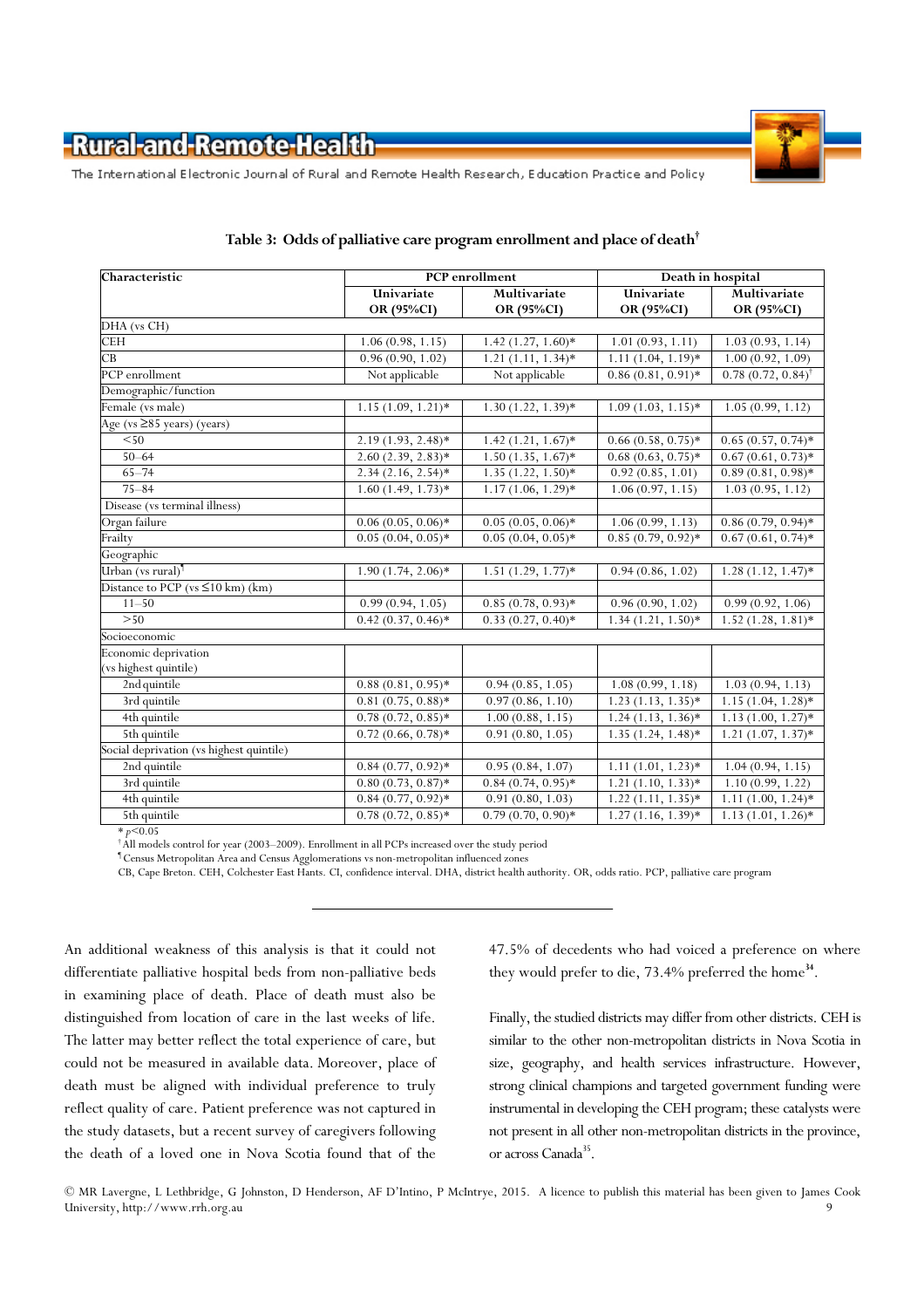

The International Electronic Journal of Rural and Remote Health Research, Education Practice and Policy

| Characteristic                          | <b>CH</b>                       |                      | CB                   |                                                                                 | <b>CEH</b>           |                      |  |
|-----------------------------------------|---------------------------------|----------------------|----------------------|---------------------------------------------------------------------------------|----------------------|----------------------|--|
|                                         | Univariate                      | Multivariate         | Univariate           | Multivariate                                                                    | Univariate           | Multivariate         |  |
|                                         | OR (95%CI)                      | OR (95%CI)           | OR (95%CI)           | OR (95%CI)                                                                      | OR (95%CI)           | OR (95%CI)           |  |
| Demographic/function                    |                                 |                      |                      |                                                                                 |                      |                      |  |
| Female (vs male)                        | $1.13(1.05, 1.21)*$             | $1.30(1.19, 1.43)*$  | $1.15(1.05, 1.27)*$  | $1.23(1.08, 1.40)*$                                                             | $1.24(1.08, 1.43)*$  | $1.47(1.22, 1.77)*$  |  |
| Age ( $vs \geq 85$ years) (years)       |                                 |                      |                      |                                                                                 |                      |                      |  |
| $<$ 50                                  | $2.45(2.09, 2.87)^*$            | $1.52$ (1.24, 1.88)* | $1.86(1.46, 2.37)$ * | $1.39(1.01, 1.91)*$                                                             | $1.93(1.36, 2.73)*$  | 1.02(0.65, 1.58)     |  |
| $50 - 64$                               | $3.04(2.72, 3.40)*$             | $1.69(1.46, 1.96)$ * | $2.04(1.75, 2.38)*$  | $1.32(1.08, 1.61)*$                                                             | $2.35(1.87, 2.94)*$  | 1.31(0.97, 1.75)     |  |
| $65 - 74$                               | $2.60(2.33, 2.90)$ *            | $1.51(1.31, 1.74)$ * | $1.98(1.71, 2.29)$ * | 1.14(0.94, 1.39)                                                                | $2.27(1.84, 2.82)^*$ | 1.22(0.93, 1.61)     |  |
| $75 - 84$                               | $1.73(1.57, 1.92)*$             | $1.21(1.06, 1.38)*$  | $1.50(1.31, 1.72)*$  | 1.19(1.00, 1.42)                                                                | $1.36(1.11, 1.66)$ * | 0.98(0.76, 1.26)     |  |
| Disease (vs terminal illness)           |                                 |                      |                      |                                                                                 |                      |                      |  |
| Organ failure                           | $0.05(0.04, 0.05)^*$            | $0.04(0.04, 0.05)$ * |                      | $0.08(0.07, 0.10)*$ 0.06 (0.05, 0.07)* 0.07 (0.06, 0.08)*                       |                      | $0.06(0.05, 0.08)$ * |  |
| Frailty                                 | $\overline{0.04}$ (0.04, 0.05)* | $0.04(0.04, 0.05)$ * | $0.06(0.05, 0.07)$ * | $0.05(0.04, 0.06)*$                                                             | $0.05(0.04, 0.07)$ * | $0.05(0.04, 0.06)$ * |  |
| Geographic                              |                                 |                      |                      |                                                                                 |                      |                      |  |
| Urban (vs rural)                        | $1.66(1.44, 1.92)*$             | 0.94(0.71, 1.26)     | $5.72(4.73, 6.92)$ * | $5.74(3.75, 8.80)*$                                                             | 0.98(0.84, 1.14)     | $0.59(0.44, 0.79)*$  |  |
| Distance to PCP ( $vs \leq 10$ km) (km) |                                 |                      |                      |                                                                                 |                      |                      |  |
| $11 - 50$                               | $1.09(1.01, 1.20)$ *            |                      |                      | $0.83(0.74, 0.93)*$ $0.83(0.75, 0.93)*$ $0.73(0.63, 0.86)*$ $0.84(0.72, 0.97)*$ |                      | $0.50(0.37, 0.68)$ * |  |
| >50                                     | $0.59(0.52, 0.68)$ *            | $0.42(0.32, 0.56)$ * |                      | $0.13(0.11, 0.17)^*$ 0.27 $(0.16, 0.45)^*$                                      | 1.06(0.80, 1.40)     | $0.52(0.32, 0.87)$ * |  |
| Socioeconomic                           |                                 |                      |                      |                                                                                 |                      |                      |  |
| Economic deprivation (vs highest        |                                 |                      |                      |                                                                                 |                      |                      |  |
| quintile)                               |                                 |                      |                      |                                                                                 |                      |                      |  |
| 2nd quintile                            | $\overline{0.85}$ (0.78, 0.93)* | 0.90(0.80, 1.01)     | 0.97(0.67, 1.41)     | $\overline{1.51}$ (0.93, 2.46)                                                  | 0.75(0.54, 1.05)     | 0.98(0.63, 1.53)     |  |
| 3rd quintile                            | $0.75(0.68, 0.83)*$             | 0.87(0.75, 1.01)     | 0.76(0.54, 1.09)     | 1.54(0.96, 2.47)                                                                | 0.77(0.56, 1.05)     | 1.10(0.70, 1.73)     |  |
| 4th quintile                            | $0.76(0.67, 0.86)$ *            | 0.96(0.79, 1.15)     | $0.68(0.48, 0.97)$ * | 1.26(0.78, 2.03)                                                                | 0.74(0.54, 1.03)     | 1.24(0.76, 2.01)     |  |
| 5th quintile                            | $0.61(0.54, 0.70)*$             | $0.79(0.64, 0.96)$ * | $0.68(0.48, 0.95)$ * | 1.33(0.82, 2.16)                                                                | $0.59(0.42, 0.84)$ * | 0.91(0.55, 1.51)     |  |
| Social deprivation (vs highest          |                                 |                      |                      |                                                                                 |                      |                      |  |
| quintile)                               |                                 |                      |                      |                                                                                 |                      |                      |  |
| 2nd quintile                            | $0.87(0.78, 0.97)^*$            | 0.90(0.77, 1.04)     | 0.85(0.65, 1.09)     | $1.49(1.06, 2.11)*$                                                             | 0.81(0.63, 1.05)     | 0.94(0.66, 1.32)     |  |
| 3rd quintile                            | $0.79(0.70, 0.88)$ *            | $0.78(0.66, 0.92)$ * | 0.95(0.75, 1.20)     | 1.26(0.90, 1.75)                                                                | $0.74(0.59, 0.93)*$  | 0.90(0.64, 1.26)     |  |
| 4th quintile                            | $0.80(0.72, 0.90)$ *            | $0.85(0.72, 1.00)*$  | 1.06(0.84, 1.34)     | 1.18(0.84, 1.66)                                                                | $0.77(0.59, 0.99)*$  | 0.80(0.55, 1.15)     |  |

#### Table 4: Univariate and multivariate odds of palliative care program enrollment by district health authority $^{\dagger}$

 $*$  p<0.05

† All models control for year (2003–2009). Enrollment in all PCPs increased over the study period

¶ Census Metropolitan Area and Census agglomerations vs non-metropolitan influenced zones

CB, Cape Breton. CEH, Colchester East Hants. CI, confidence interval. OR, odds ratio. PCP, palliative care program

# Conclusions

The development and reporting of empirical data on palliative care is critically important. In this case, it provides new information highlighting success in addressing socioeconomic and geographic barriers to care. However, caution is advised in the interpretation of population-level indicators that are not well grounded in an understanding of the geographic areas examined. This study used existing administrative data sources to examine PCP enrollment in both urban and rural settings, and uncovered complexities in interpreting comparisons between geographic areas. Further

research is needed which makes use of alternative data sources and research designs to provide richer information about resources that equip communities to manage end-of-life care, and interventions that may support their development.

There remains a clear need for innovative service delivery models to address the unique conditions of palliative care provision in rural and remote settings. Though more research is needed, these findings show promise that disparities in access between urban and rural settings are not unavoidable, and positive aspects of rural and remote communities may be leveraged to improve care at end of life.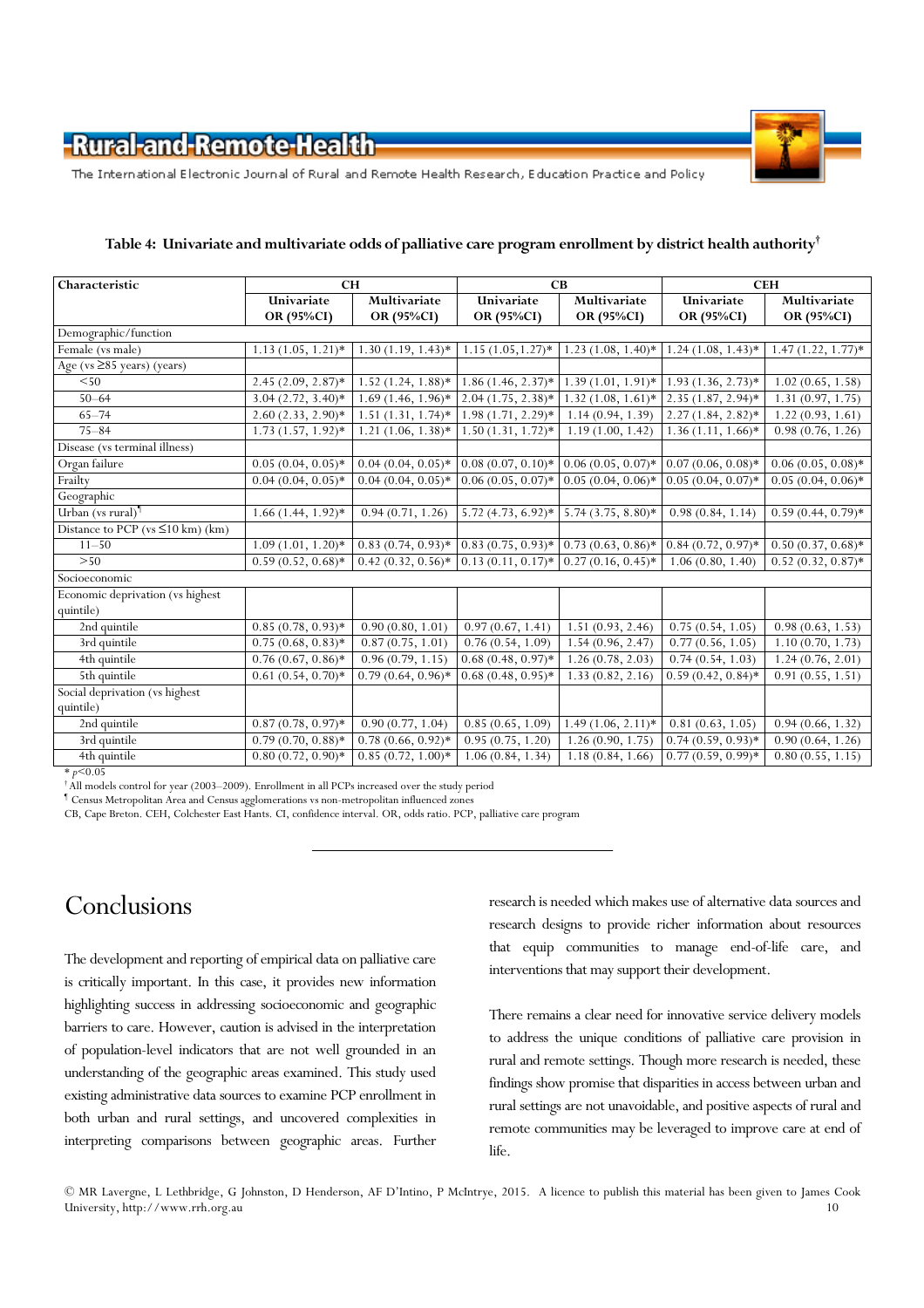

The International Electronic Journal of Rural and Remote Health Research, Education Practice and Policy

| Characteristic                      | Hospital deaths - CH |                      | Hospital deaths - CB |                                        | Hospital deaths - CEH                    |                                    |  |  |
|-------------------------------------|----------------------|----------------------|----------------------|----------------------------------------|------------------------------------------|------------------------------------|--|--|
|                                     | Univariate           | Multivariate         | Univariate           | Multivariate                           | Univariate                               | Multivariate                       |  |  |
|                                     | OR (95%CI)           | OR (95%CI)           | OR (95%CI)           | OR (95%CI)                             | OR (95%CI)                               | OR (95%CI)                         |  |  |
| PCP enrollment (enrolled vs not     | $0.88(0.82, 0.95)$ * | $0.80(0.72, 0.88)$ * | $0.79(0.71, 0.89)*$  | $0.74(0.64, 0.85)$ *                   | 0.88(0.75, 1.04)                         | 0.89(0.73, 1.10)                   |  |  |
| enrolled)                           |                      |                      |                      |                                        |                                          |                                    |  |  |
| Demographic/function                |                      |                      |                      |                                        |                                          |                                    |  |  |
| Female (vs male)                    | 1.00(0.93, 1.08)     | 0.97(0.90, 1.05)     | $1.22(1.10, 1.36)$ * | $1.21(1.08, 1.35)^*$                   | $1.21(1.03, 1.42)$ *                     | 1.13(0.96, 1.33)                   |  |  |
| Age ( $vs \geq 85$ years) (years)   |                      |                      |                      |                                        |                                          |                                    |  |  |
| < 50                                | $0.74(0.62, 0.87)$ * | $0.71(0.60, 0.84)$ * | $0.64(0.49, 0.83)*$  | $0.63(0.48, 0.82)*$ 0.45 (0.31, 0.64)* |                                          | $0.45(0.31, 0.66)$ *               |  |  |
| $50 - 64$                           | $0.72(0.64, 0.81)$ * | $0.70(0.62, 0.79)*$  | $0.71(0.60, 0.83)$ * | $0.69(0.59, 0.83)*$                    | $0.51(0.40, 0.66)$ *                     | $\overline{0.53}$ $(0.41, 0.68)$ * |  |  |
| $65 - 74$                           | 0.97(0.87, 1.09)     | 0.93(0.82, 1.04)     | 0.92(0.78, 1.08)     | 0.91(0.77, 1.08)                       | $0.73(0.58, 0.93)*$                      | $0.75(0.59, 0.97)$ *               |  |  |
| $75 - 84$                           | $1.13(1.01, 1.26)$ * | 1.09(0.98, 1.22)     | 1.02(0.87, 1.19)     | 1.00(0.86, 1.17)                       | 0.85(0.68, 1.07)                         | 0.88(0.70, 1.11)                   |  |  |
| Disease (vs terminal illness)       |                      |                      |                      |                                        |                                          |                                    |  |  |
| Organ failure                       | 1.04(0.96, 1.14)     | $0.85(0.76, 0.95)$ * | 1.07(0.94, 1.21)     | 0.88(0.76, 1.02)                       | 1.09(0.91, 1.31)                         | 0.91(0.73, 1.14)                   |  |  |
| Frailty                             | $0.83(0.76, 0.92)$ * | $0.66(0.59, 0.75)$ * | $0.83(0.72, 0.95)$ * | $0.65(0.55, 0.77)$ *                   | 1.00(0.82, 1.23)                         | 0.82(0.64, 1.05)                   |  |  |
| Geographic                          |                      |                      |                      |                                        |                                          |                                    |  |  |
| Urban (vs rural)                    | 0.87(0.75, 1.02)     | $1.48(1.15, 1.90)$ * | $0.71(0.60, 0.83)*$  | 1.17(0.83, 1.66)                       | $1.43(1.21, 1.69)*$                      | 1.28(0.99, 1.65)                   |  |  |
| Distance to PCP ( $vs \leq 10 km$ ) |                      |                      |                      |                                        |                                          |                                    |  |  |
| (km)                                |                      |                      |                      |                                        |                                          |                                    |  |  |
| $11 - 50$                           | $0.89(0.81, 0.96)$ * | 0.98(0.89, 1.08)     | 1.10(0.97, 1.23)     |                                        | $1.03(0.90, 1.19)$ 0.79 $(0.67, 0.93)$ * | 1.06(0.81, 1.39)                   |  |  |
| >50                                 | $1.37(1.18, 1.60)*$  | $1.74(1.34, 2.24)*$  | $1.66(1.37, 2.02)*$  |                                        | $1.69(1.12, 2.56)* 0.63(0.47, 0.85)* $   | 0.94(0.61, 1.45)                   |  |  |
| Socioeconomic                       |                      |                      |                      |                                        |                                          |                                    |  |  |
| Economic deprivation (vs            |                      |                      |                      |                                        |                                          |                                    |  |  |
| highest quintile)                   |                      |                      |                      |                                        |                                          |                                    |  |  |
| 2nd quintile                        | $1.10(1.00, 1.21)*$  | 1.04(0.94, 1.15)     | 0.76(0.49, 1.16)     | 0.74(0.48, 1.15)                       | 1.41(0.99, 1.99)                         | 1.22(0.84, 1.78)                   |  |  |
| 3rd quintile                        | $1.24(1.11, 1.39)*$  | $1.15(1.02, 1.30)$ * | 0.92(0.61, 1.39)     | 0.90(0.58, 1.38)                       | $1.66(1.19, 2.30)*$                      | 1.35(0.92, 1.98)                   |  |  |
| 4th quintile                        | $1.32(1.15, 1.51)*$  | 1.11(0.95, 1.30)     | 0.92(0.61, 1.38)     | 0.92(0.60, 1.43)                       | $1.53(1.08, 2.16)*$                      | 1.20(0.79, 1.82)                   |  |  |
| 5th quintile                        | $1.35(1.16, 1.57)*$  | 1.09(0.92, 1.30)     | 1.01(0.68, 1.51)     | 1.01(0.65, 1.58)                       | $1.91(1.32, 2.76)*$                      | 1.54(0.99, 2.38)                   |  |  |
| Social deprivation (vs highest      |                      |                      |                      |                                        |                                          |                                    |  |  |
| quintile)                           |                      |                      |                      |                                        |                                          |                                    |  |  |
| 2nd quintile                        | 1.09(0.97, 1.23)     | 1.05(0.93, 1.20)     | 0.94(0.70, 1.26)     | 0.84(0.62, 1.13)                       | 1.21(0.92, 1.60)                         | 1.10(0.82, 1.49)                   |  |  |
| 3rd quintile                        | $1.18(1.04, 1.34)$ * | 1.05(0.91, 1.20)     | 0.99(0.76, 1.30)     | 0.91(0.68, 1.22)                       | 1.27(0.99, 1.61)                         | 1.09(0.82, 1.46)                   |  |  |
| 4th quintile                        | $1.23(1.09, 1.38)*$  | $1.14(1.00, 1.31)*$  | 0.95(0.73, 1.24)     | 0.86(0.64, 1.16)                       | 1.25(0.94, 1.65)                         | 1.08(0.79, 1.49)                   |  |  |
| 5th quintile                        | $1.28(1.15, 1.42)*$  | $1.18(1.03, 1.36)$ * | 0.91(0.70, 1.18)     | 0.81(0.61, 1.10)                       | $1.76(1.36, 2.28)*$                      | 1.36(0.96, 1.92)                   |  |  |

#### Table 5: Univariate and multivariate odds of dying in hospital by district health authority<sup>†</sup>

 $*_{p}$ <0.05

† All models control for year (2003–2009). The proportion of deaths occurring in hospital decreased over the study period

¶ Census Metropolitan Area and Census agglomerations vs non-metropolitan influenced zone

CB, Cape Breton. CEH, Colchester East Hants. CI, confidence interval. OR, odds ratio. PCP, palliative care program

# Acknowledgements

# References

This study was supported by the Canadian Institutes of Health Research (grant number HOA-80067) on Reducing Health Disparities.

1. Sibley LM, Weiner JP. An evaluation of access to health care services along the rural-urban continuum in Canada. BMC Health Services Research 2011; 11: 20.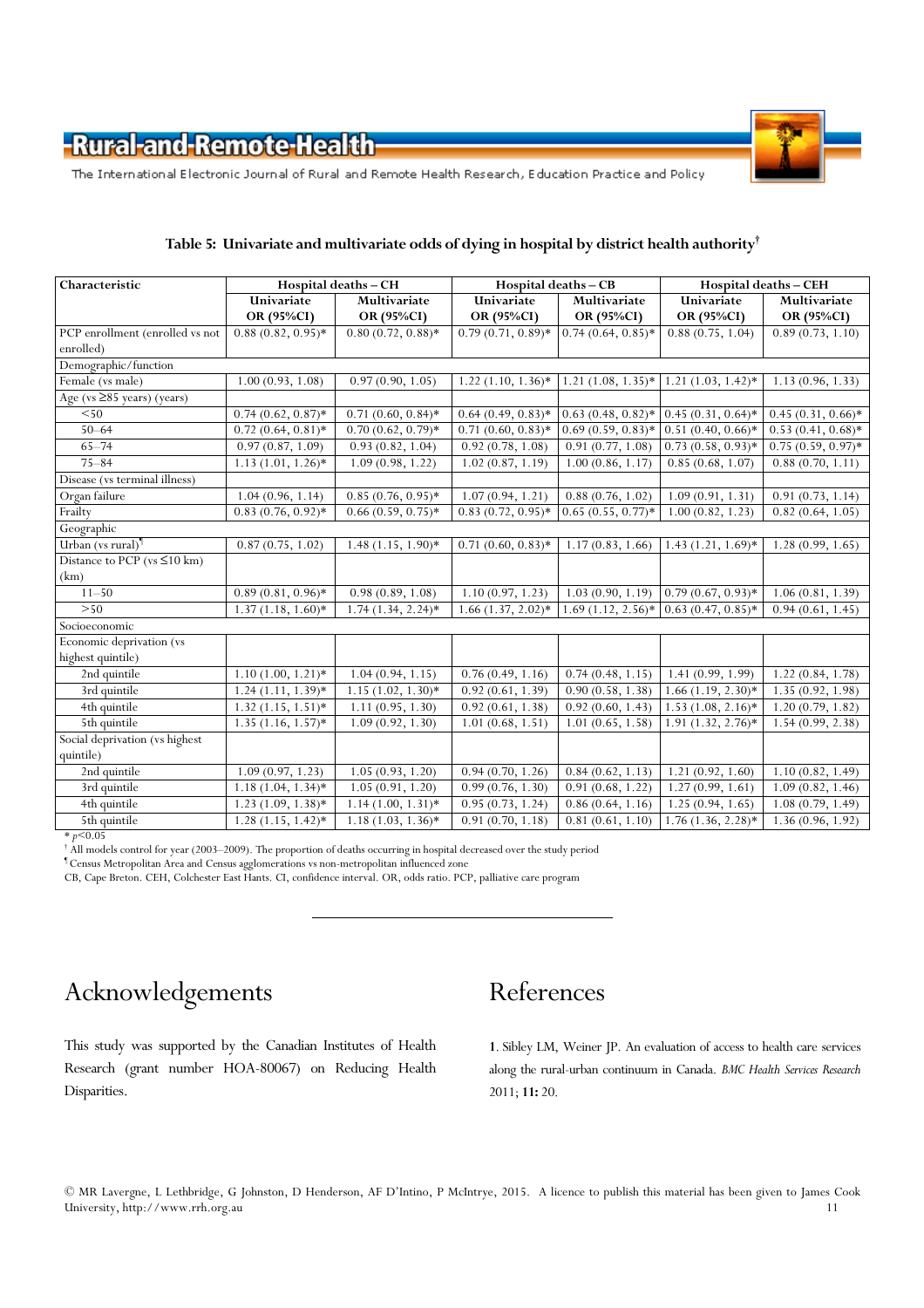The International Electronic Journal of Rural and Remote Health Research, Education Practice and Policy

2. Wilson K, Rosenberg MW. The geographies of crisis: exploring accessibility to health care in Canada. Canadian Geographer 2002; 46(3): 223-234.

3. Pong RWR, Pitblado JRR. Beyond counting heads: some methodological issues in measuring geographic distribution of physicians. Canadian Journal of Rural Medicine 2002; 7(1): 12-20.

4. Pong RW, DesMeules M, Heng D, Lagace C, Guernsey JR, Kazanjian A, et al. Patterns of health services utilization in rural Canada. Chronic diseases and injuries in Canada. Sudbury, Ontario: Centre for Rural and Northern Health Research, Laurentian University, 2011; 1-36.

5. Cinnamon J. Examining the spatial accessibility of palliative care services in British Columbia: recommendations for providing care in BC's rural and remote regions. Vancouver, BC: University of British Columbia, 2009.

6. Lavergne MR, Johnston GM, Gao J, Dummer TJ, Rheaume DE. Variation in the use of palliative radiotherapy at end of life: examining demographic, clinical, health service, and geographic factors in a population-based study. Palliative Medicine 2011; 25(2): 101-110.

7. Wilson DM, Thomas R, Kovacs Burns K, Hewitt JA, Osei-waree J, Robertson S. Canadian rural-urban differences in end-of-life care setting transitions. Global Journal of Health Science and Education 2012; 4(5): 1-13.

8. Wilson DM, Justice C, Sheps S, Thomas R, Reid P, Leibovici K. Planning and providing end-of-life care in rural areas. Journal of Rural Health 2006; 22(2): 174-181.

9. Robinson C, Pesut B, Bottorff J, Mowry A, Broughton S, Fyles G. Rural palliative care: a comprehensive review. Journal of Palliative Medicine 2009; 12(3): 253-258.

10. Goodridge D, Lawson J, Rennie D, Marciniuk D. Rural/urban differences in health care utilization and place of death for persons with respiratory illness in the last year of life. Rural and Remote Health. 10(2): 1349. (Online) 2010. Available: www.rrh.org.au. (Accessed 10 March 2011).

11. Burge F, Lawson B, Johnston G. Where a cancer patient dies: the effect of rural residency. Journal of Rural Health 2005; 21(3): 233-238.

12. Menec VH, Nowicki S, Kalischuk A. Transfers to acute care hospitals at the end of life: do rural/remote regions differ from urban regions? Rural and Remote Health 10(1): 1281. (Online) 2010. Available: www.rrh.org.au. (Accessed 10 March 2011).

13. World Health Organization. WHO definition of palliative care. (Online). Available: http://www.who.int/cancer/palliative/definition/en. (Accessed 9 October 2014).

14. Burge F, Canning K, Cummings I, Dukeshire S, McKim A, Rowswell C, et al. A rural palliative home care model: the development and evaluation of an integrated palliative care program in Nova Scotia and Prince Edward Island. Truro, Nova Scotia: Province of Nova Scotia, 2001.

15. Canadian Hospice Palliative Care Association. Innovative models of integrated hospice palliative care, The Way Forward Initiative: an integrated palliative approach to care. Ottawa, Ontario: Canadian Hospice Palliative Care Association, 2013.

16. Grunfeld E, Urquhart R, Mykhalovskiy E, Folkes A, Johnston G, Burge FI, et al. Toward population-based indicators of quality end-of-life care: testing stakeholder agreement. Cancer 2008; 112(10): 2301-2308.

17. Grunfeld E, Lethbridge L, Dewar R, Lawson B, Paszat LF, Johnston G, et al. Towards using administrative databases to measure populationbased indicators of quality of end-of-life care: testing the methodology. Palliative Medicine 2006; 20(8): 769-777.

18. Canadian Institute for Health Information. Health care use at the end of life in Atlantic Canada. Ottawa, Ontario: Canadian Institute for Health Information, 2011.

19. Province of Nova Scotia. Nova Scotia Community Counts. Data modeled from Statistics Canada, Census of Population 2006. (Online) 2011. Available: www.gov.ns.ca/finance/communitycounts/profiles/health/profilec.asp (Accessed 6 September 2013).

20. Statistics Canada. Farm population and total population by rural and urban population, by province. 2001 and 2006 Census of Agriculture and Census of Population. (Online) 2008. Available: http://www.statcan.gc.ca/tablestableaux/sum-som/l01/cst01/agrc42d-eng.htm (Accessed 23 September 2013).